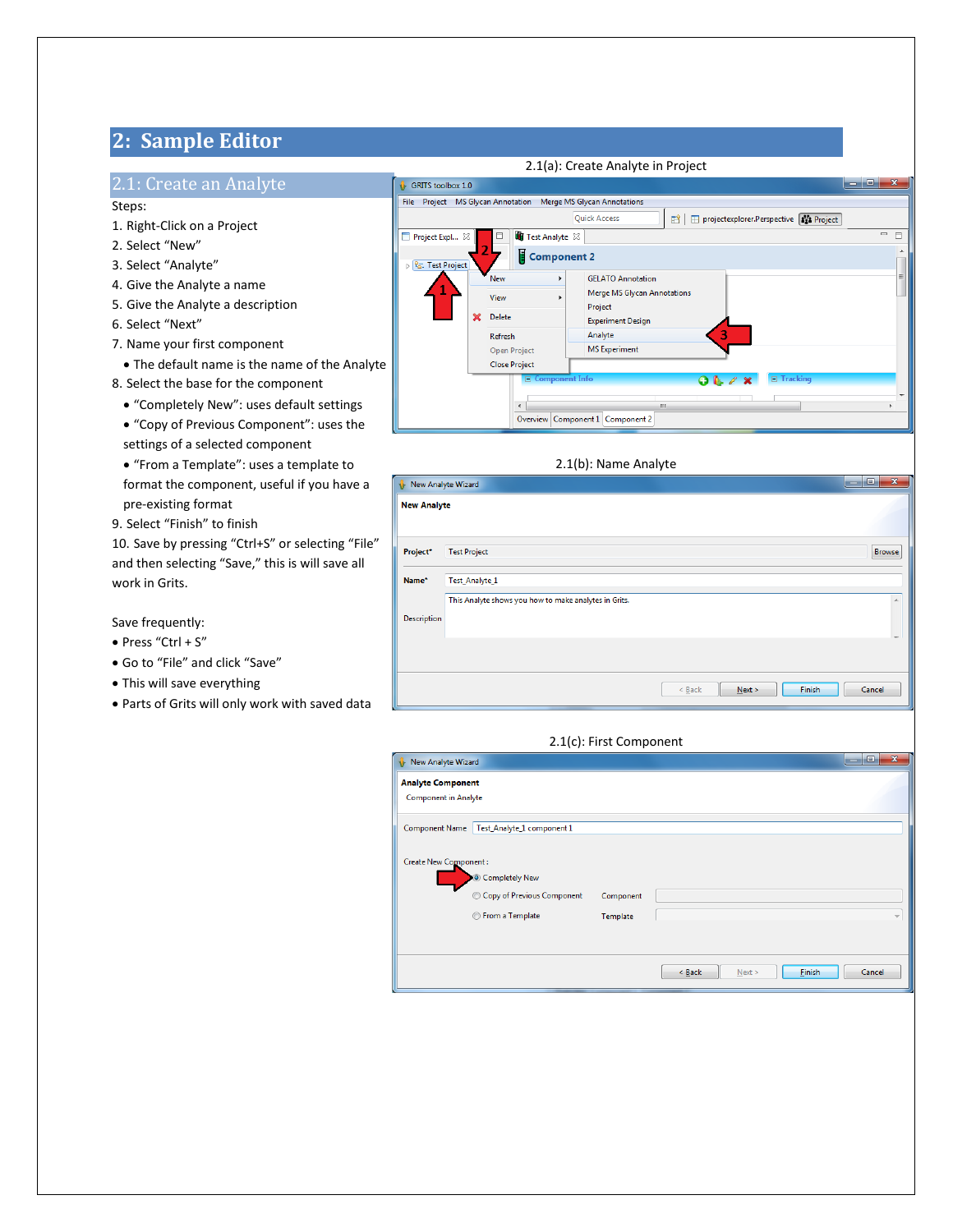# 2:2 Analyte Overview

 In Grits, analytes serves as sub-folders for projects. Each analyte represents a single experiment. An analyte must contain at least one component or sample. Additionally, analytes may store other types of data, such as MS data or Gelato annotations. All data within an analyte is associated together for other Grits programs to utilize.

### Buttons:

- 1. Cycling through Analytes
- 2. Cycling through components
- 3. Adding new components
- 4. Delete a component
- 5. Sort components
- Useful for complex analytes

|                                                                  | 2.2(a): Analyte Overview                                                              |                     |                         |                      |                         |  |  |  |
|------------------------------------------------------------------|---------------------------------------------------------------------------------------|---------------------|-------------------------|----------------------|-------------------------|--|--|--|
| <b>GRITS</b> toolbox 1.0                                         |                                                                                       |                     |                         | $\Box$<br><b>100</b> | $\overline{\mathbf{x}}$ |  |  |  |
| File Project MS Glycan Annotation<br>Merge MS Glycan Annotations |                                                                                       |                     |                         |                      |                         |  |  |  |
|                                                                  |                                                                                       | <b>Quick Access</b> | 暗   国 拳                 |                      |                         |  |  |  |
| Test Analyte $\boxtimes$<br>Test Analyte 2                       | Test Analyte 3                                                                        | Test Analyte 4      | Test Analyte 5          | $\qquad \qquad$      | $\bar{\sigma}$          |  |  |  |
| <b>T</b> overview                                                |                                                                                       |                     |                         | 3                    |                         |  |  |  |
| Description:                                                     | This Analyte shows you how to use analytes in Grits.                                  |                     |                         |                      |                         |  |  |  |
|                                                                  |                                                                                       |                     |                         |                      |                         |  |  |  |
|                                                                  |                                                                                       |                     |                         |                      |                         |  |  |  |
|                                                                  |                                                                                       |                     |                         |                      |                         |  |  |  |
|                                                                  |                                                                                       |                     |                         |                      |                         |  |  |  |
|                                                                  |                                                                                       |                     |                         |                      |                         |  |  |  |
| $\Box$ List of Components                                        |                                                                                       |                     | $\overline{\mathbf{3}}$ |                      |                         |  |  |  |
|                                                                  |                                                                                       |                     |                         |                      |                         |  |  |  |
| <b>Component Name</b>                                            | Description                                                                           |                     |                         |                      |                         |  |  |  |
| Component 2<br>н<br>Component 1                                  | This is a test of a new cancer treatment using aspirin to reduce the growth of stomac |                     |                         |                      |                         |  |  |  |
|                                                                  |                                                                                       |                     |                         |                      |                         |  |  |  |
|                                                                  |                                                                                       |                     |                         |                      |                         |  |  |  |
|                                                                  |                                                                                       |                     |                         |                      |                         |  |  |  |
|                                                                  |                                                                                       |                     |                         |                      |                         |  |  |  |
|                                                                  |                                                                                       |                     |                         |                      |                         |  |  |  |
| Overview Component 1 Component 2                                 |                                                                                       |                     |                         |                      |                         |  |  |  |